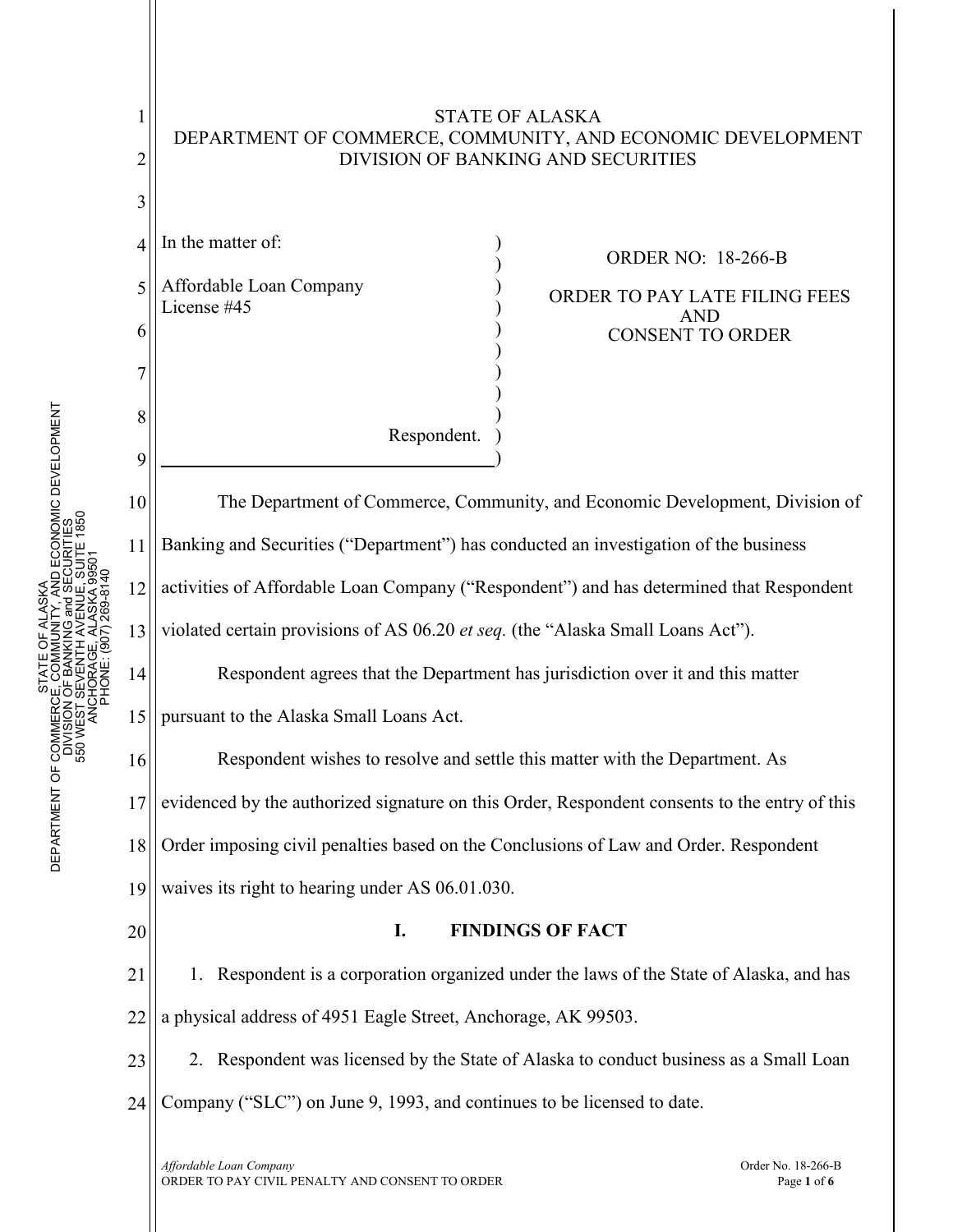11

14

1 2 3 3. SLCs must submit annual reports to the Department by March  $15<sup>th</sup>$  of each year containing information concerning business and operations of the SLC during the preceding calendar year.

4 5 4. Respondent failed to file its annual report for the period of January 1, 2015 to December 31, 2015 (the "2015 Annual Report") by the deadline of March 15, 2016.

6 Respondent filed its 2015 Annual Report on May 1, 2016.

7 8 9 10 5. On March 6, 2017, the Department issued a Report of Examination (the "Report") to Respondent. The Report notified Respondent that Respondent failed to timely file its 2015 annual report with the Department. The Report also documented that, in a meeting between the Department and Respondent on December 8, 2016, the Department informed Respondent about the requirement regarding filing annual reports with the Department.

12 13 6. On March 15, 2018, Respondent's annual report for the period of January 1, 2017 to December 31, 2017 (the "2017 Annual Report") was due.

7. On September 13, 2018, the Department sent an e-mail to Respondent notifying

15 Respondent that it had failed to file its 2017 Annual Report by the deadline of March 15,

16 17 2018. Respondent did not file the 2017 Annual Report and did not otherwise respond to the Department.

18 19 20 8. On October 2, 2018, the Department informed Respondent by telephone that Respondent failed to file its 2017 Annual Report with the Department. Respondent did not file its 2017 Annual Report and did not otherwise respond to the Department.

21 22 23 9. On October 4, 2018, the Department sent a letter by certified mail (tracking number 7018 1130 0001 5786 0262) to Respondent notifying Respondent that it had failed to file its 2017 Annual Report with the Department.

24 10. On October 5, 2018, the Department received the return receipt for tracking number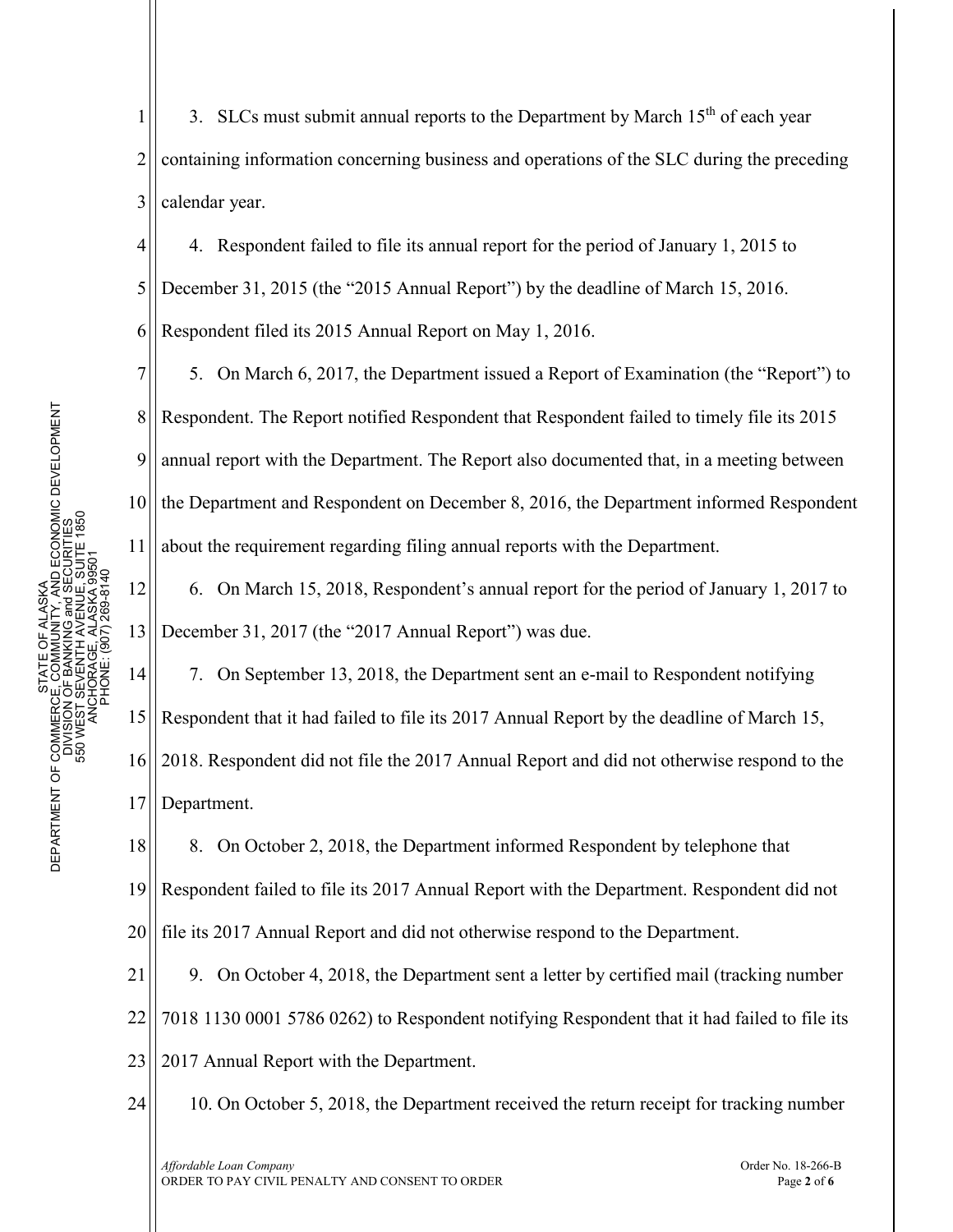6 7 TY, AND ECONOMIC DEVELOPMENT<br>and SECURITIES<br>ENUE, SUITE 1850 DEPARTMENT OF COMMERCE, COMMUNITY, AND ECONOMIC DEVELOPMENT 8 9 10 550 WEST SEVENTH AVENUE, SUITE 1850 DIVISION OF BANKING and SECURITIES 11 ANCHORAGE, ALASKA 99501 PHONE: (907) 269-8140 12 AL ASKA STATE OF ALASKA 집 13 ŏ STATE COMM<br>JE, COMM<br>OF BANK

14

15

16

17

DEPARTMENT OF COMMERCI<br>DIVISION<br>S50 WEST S

1 2 7018 1130 0001 5786 0262. Respondent did not file its 2017 Annual Report and did not otherwise respond to the Department.

3 4 5 11. On November 21, 2018, the Department again informed Respondent by telephone that Respondent failed to file its 2017 Annual Report with the Department. Respondent did not file its annual report for 2017 and did not otherwise respond to the Department.

12. On April 30, 2019, the Division mailed a letter to Respondent notifying Respondent that it had failed to file its annual report for the period of January 1, 2018 to December 31, 2018 (the "2018 Annual Report") by the deadline of March 15, 2019. To date, Respondent has not filed its 2018 Annual Report.

| Year | <b>Date Due</b> | <b>Date Filed</b> | <b>Days Late</b> |
|------|-----------------|-------------------|------------------|
| 2018 | 3/15/2019       | 8/26/2019         | 164              |
| 2017 | 3/15/2018       | 2/12/2019         | 334              |
| 2015 | 3/15/2016       | 5/1/2016          | 46               |

## **II. CONCLUSIONS OF LAW**

18 19 1. Respondent violated AS 06.20.190 by failing to file three annual reports on or before March 15 of each year for the previous year covered.

20 21 2. Respondent is subject to a civil penalty of not more than \$100 a day for each day the report is late under AS 06.01.035(h) for violating AS 06.20.190.

22

**III. ORDER**

23 Pursuant to the Alaska Small Loans Act and on the basis of the Findings of Fact,

24 Conclusions of Law and Respondent's consent to the entry of this Order, the Department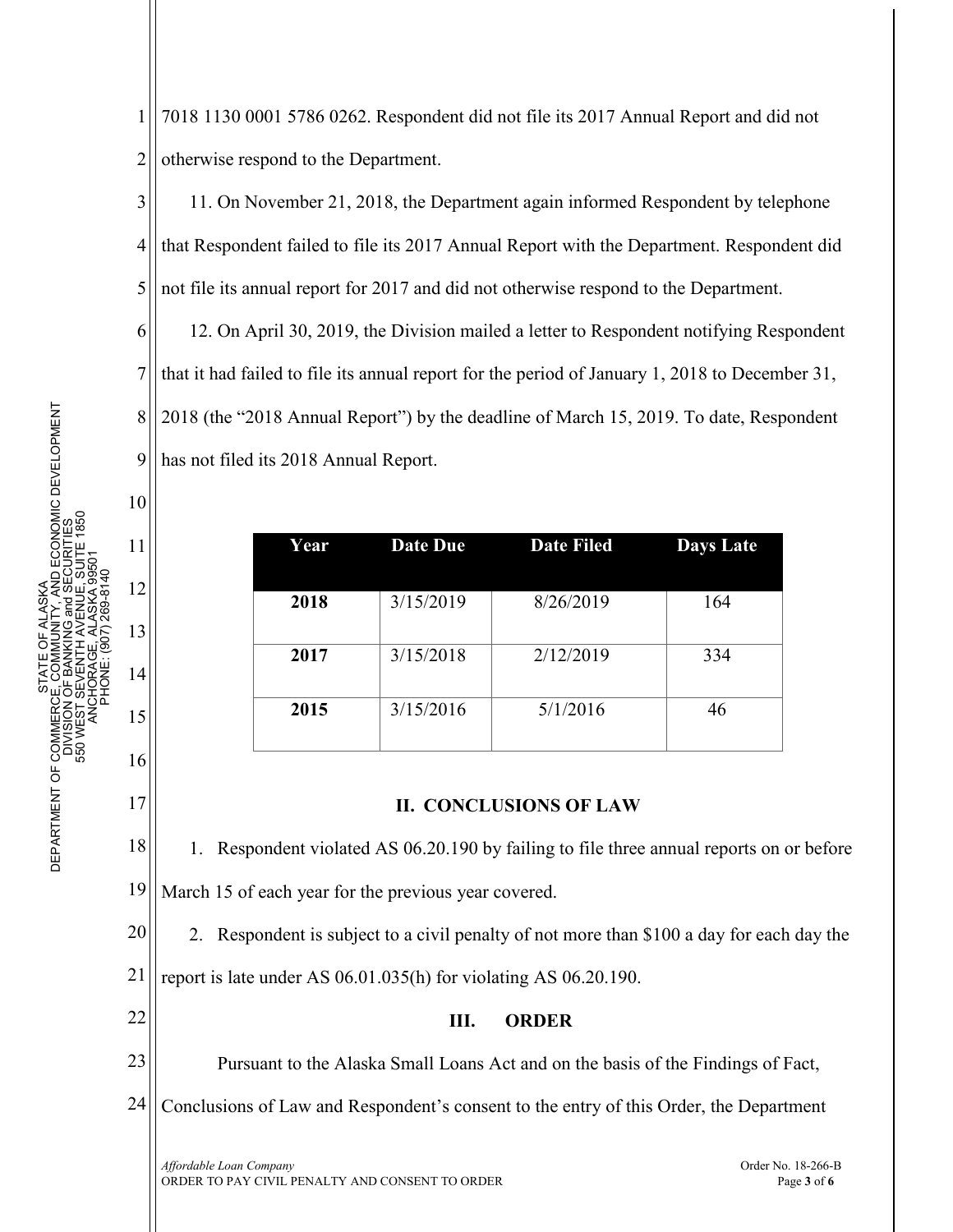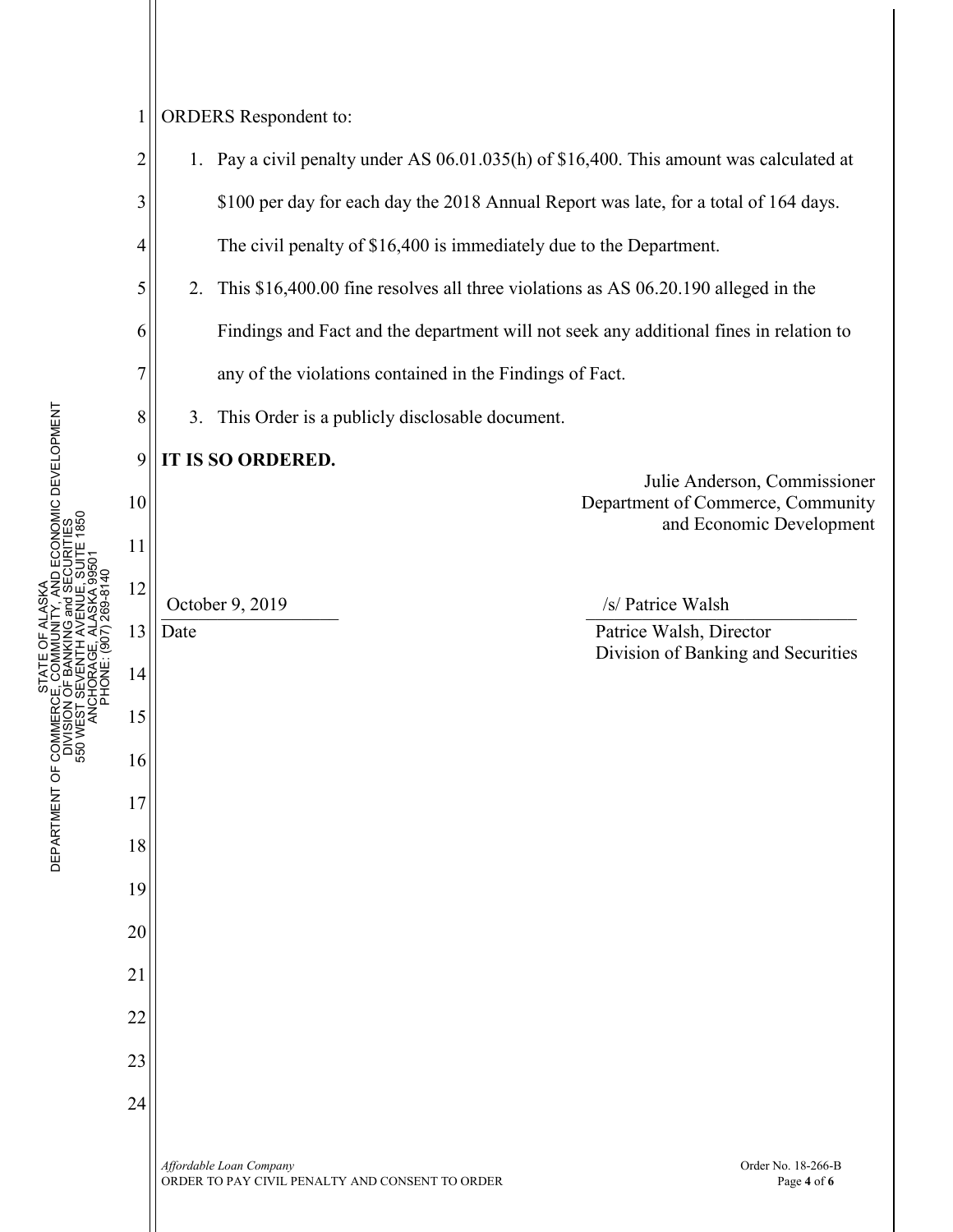| DEPARTMENT OF COMMERCE, COMMUNITY, AND ECONOMIC DEVELOPMENT | DIVISION OF BANKING and SECURITIES<br>550 WEST SEVENTH AVENUE, SUITE 1850<br>ANCHORAGE, ALASKA 99501 |
|-------------------------------------------------------------|------------------------------------------------------------------------------------------------------|
| STATE OF ALASKA                                             | PHONE: (907) 269-8140                                                                                |
|                                                             |                                                                                                      |

14

//

//

//

//

//

//

//

//

//

//

//

15

16

17

18

19

20

21

22

23

24

1

## **Consent to Entry of Order**

2 3 4 5 I, James Johnson, state that I am the President and Owner of Affordable Loan Company ("Respondent"); that I am authorized to act on its behalf; that I have read the foregoing Order; and that I am aware of the right to a hearing and appeal in this matter, and have waived the same.

6 7 8 9 Respondent admits to the jurisdiction of the Department of Commerce, Community and Economic Development, Division of Banking and Securities ("Department") and further consents to entry of this Order by the Department as settlement of the issues contained in this Order. Respondent admits violation of the Alaska Small Loans Act.

10 11 12 Respondent understands that the Department reserves the right to take further actions to enforce this Order or to take appropriate action upon discovery of other violations of the Alaska Small Loans Act, and that Respondent will fully comply with the terms and

13 conditions of this Order, the Alaska Small Loans Act and associated regulations.